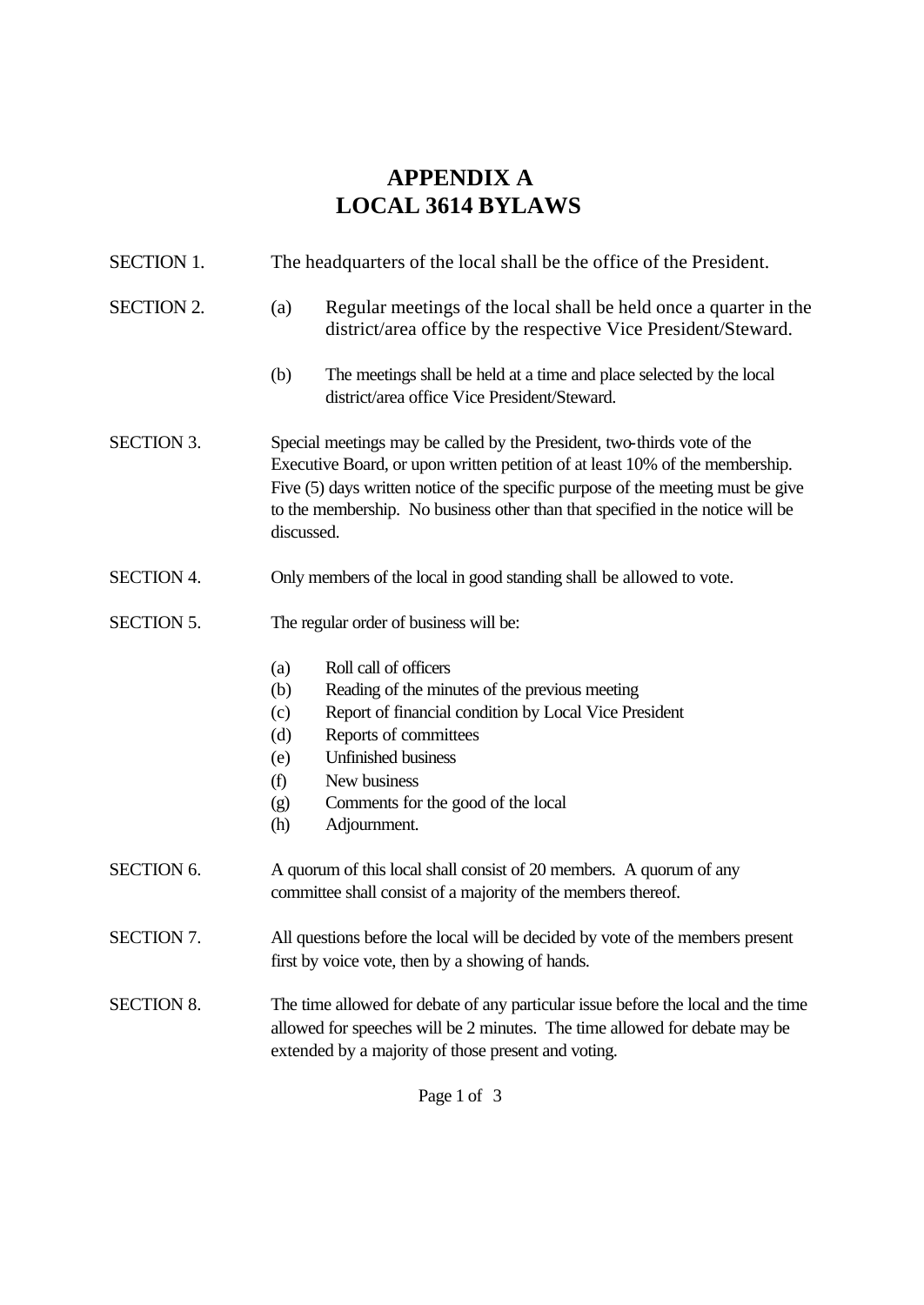SECTION 9. The general offices of the this local who comprise the Executive Board are as follows:

> President 1 st Vice President/Chief Steward Secretary/Treasurer Vice President/Steward of the district/area office

- SECTION 10. The 1<sup>st</sup> Vice President/Chief Steward shall assist the President, in the performance of the duties of that office. *See* Local Constitution, Article VI, Sections 3 and 4.
- SECTION 11. In the case of a vacancy in the office of President, the 1<sup>st</sup> Vice President shall fill the office for the unexpired term. *See* Local Constitution, Article VII, Section 4.
- SECTION 12. A sergeant-at-arms shall be appointed by the President. The Sergeant-at-arms shall– ensure that no one enters the meetings without proper authority; assist the presiding officer in the maintenance of order; welcome and introduce guests; see that each member's presence is recorded in a log; provide a roll to call should the recording of individual votes be necessary; and perform other duties as may be assigned by the presiding officer.
- SECTION 13. Nomination of officers shall be held in March, and elections and installation shall be held in April of the even year, biennially, after proper notice to local members. See National Constitution, Appendix A, Part I, Section 3. Candidates shall not run for more than one elected office; however, the running as a delegate shall not be in conflict with an elected officer position. A runoff election, if necessary, shall be held at the same meeting.
- SECTION 14. An Election Committee shall be elected by majority vote of local members present and voting at a meeting preceding the start of the nomination procedure. See National Constitution, Appendix A, Part I, Section 1(B), 2.
- SECTION 15. All officers will be administered the "Officers Obligation" contained in the AFGE National Constitution upon their installation in office. Officers shall serve for a two-year term from date of installation.

Page 2 of 3